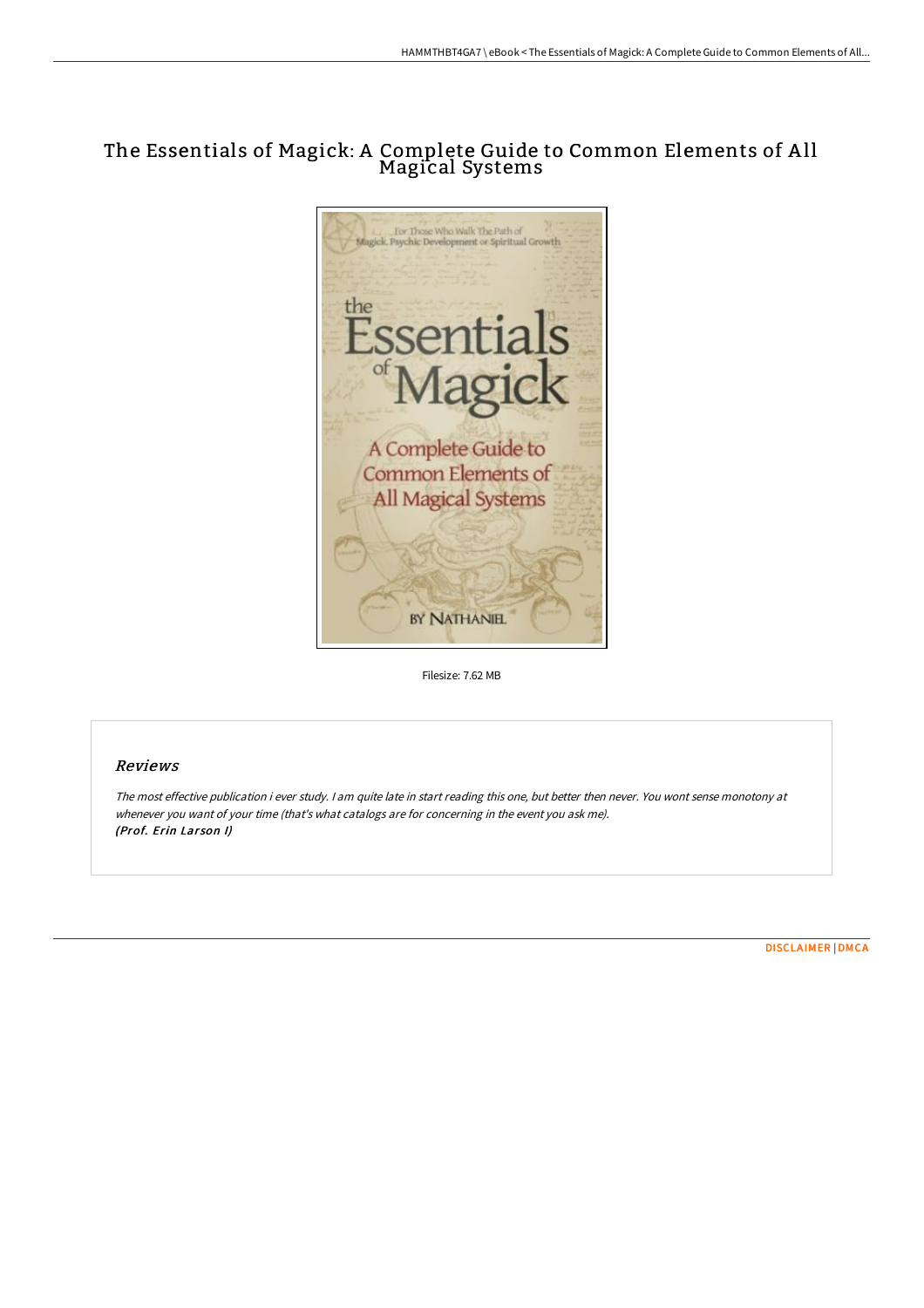# THE ESSENTIALS OF MAGICK: A COMPLETE GUIDE TO COMMON ELEMENTS OF ALL MAGICAL SYSTEMS



Createspace, United States, 2013. Paperback. Book Condition: New. 214 x 140 mm. Language: English . Brand New Book \*\*\*\*\* Print on Demand \*\*\*\*\*.A universal guide to the essential basics of magick. It teaches the general theory and practices common to all magical paths of the World. Besides theory, learn practical skills of cleansing, grounding, magical self-defense, intuition development and more. Learn about spirits, clairvoyance, energy manipulation, energy shields, deities, spells, incenses and many other things that will guide you on the path of magick! This book is mainly for, but not limited to: Practitioners of ceremonial magick - whether it s Enochian system, modern Chaos Magick, Golden Dawn based systems and so on. Pagan practitioners - those who follow practical pagan and neo-pagan paths. By practical we understand those paths, that include magical practice and rituals, and the practitioner chose a solitude path. Witches and shamans - those who walk the path of witchcraft as solitude practice and as part of Wiccan religion (or other system of witchcraft, for example those based on Aradia, or the Gospel of the Witches); and shamans, guided by spirits who would like to learn a bit more about essentials of magical practice. Psychics - those who have awakened their extra-sensory perception and are using their skills on a daily basis, for example, to offer psychic readings, psychometry or psychic healing. New Age followers - those who use the Law of Attraction, or participate in New Age workshops, or practice different schools of self-growth and spiritual development. Card readers and fortune tellers - those who practice divination with Tarot, runes or angel cards, or use any other method of divination and fortune telling. Healers - those who are Reiki healers, or Pranic healers, or those who use other forms of energy for the purpose...

 $\mathbb{R}$ Read The [Essentials](http://albedo.media/the-essentials-of-magick-a-complete-guide-to-com.html) of Magick: A Complete Guide to Common Elements of All Magical Systems Online B [Download](http://albedo.media/the-essentials-of-magick-a-complete-guide-to-com.html) PDF The Essentials of Magick: A Complete Guide to Common Elements of All Magical Systems